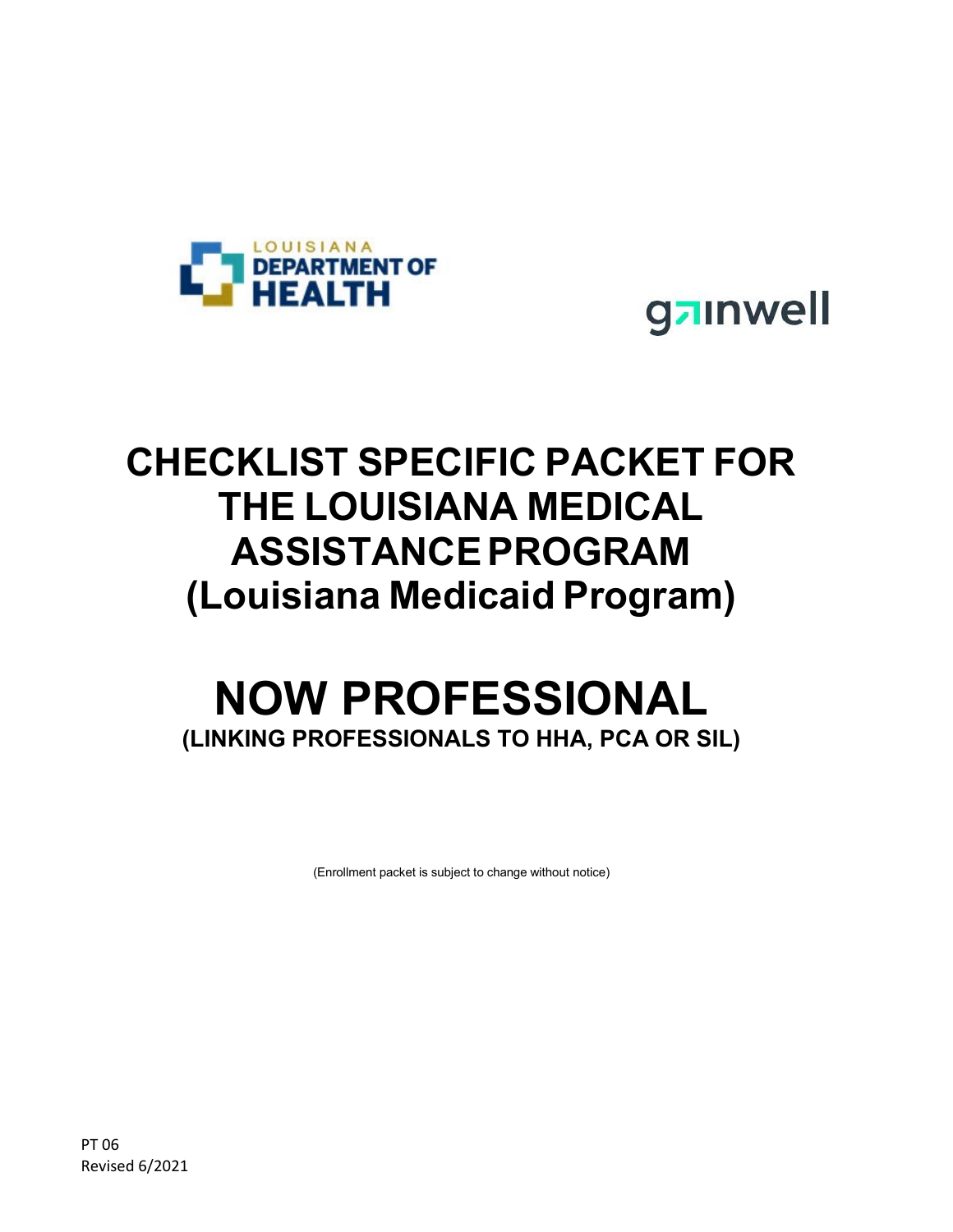## **GENERAL INFORMATION REGARDING WAIVER ENROLLMENTS**

Provider Enrollment works on a three-week turnaround time frame. If enrollment requirements are not met, the entire application will be returned for correction and would need to be re-submitted once the corrections are made. Any re-submission of the enrollment packet is subject to additional three-week turnaround period.

The effective date for this enrollment will be the day the application is actually worked by Provider Enrollment.

No billing for 18 months will result in an automatic closure of this provider number, which will require a new enrollment application in order to be re-activated. No notification will be made to the provider regarding automatic closure.

If at any time during enrollment as a Waiver Medicaid provider, the provider has a change of physical address, then the provider must first obtain an updated license indicating the new address, and then submit notification of the change of address along with a copy of the updated license to Gainwell Provider Enrollment (see address on checklist, below).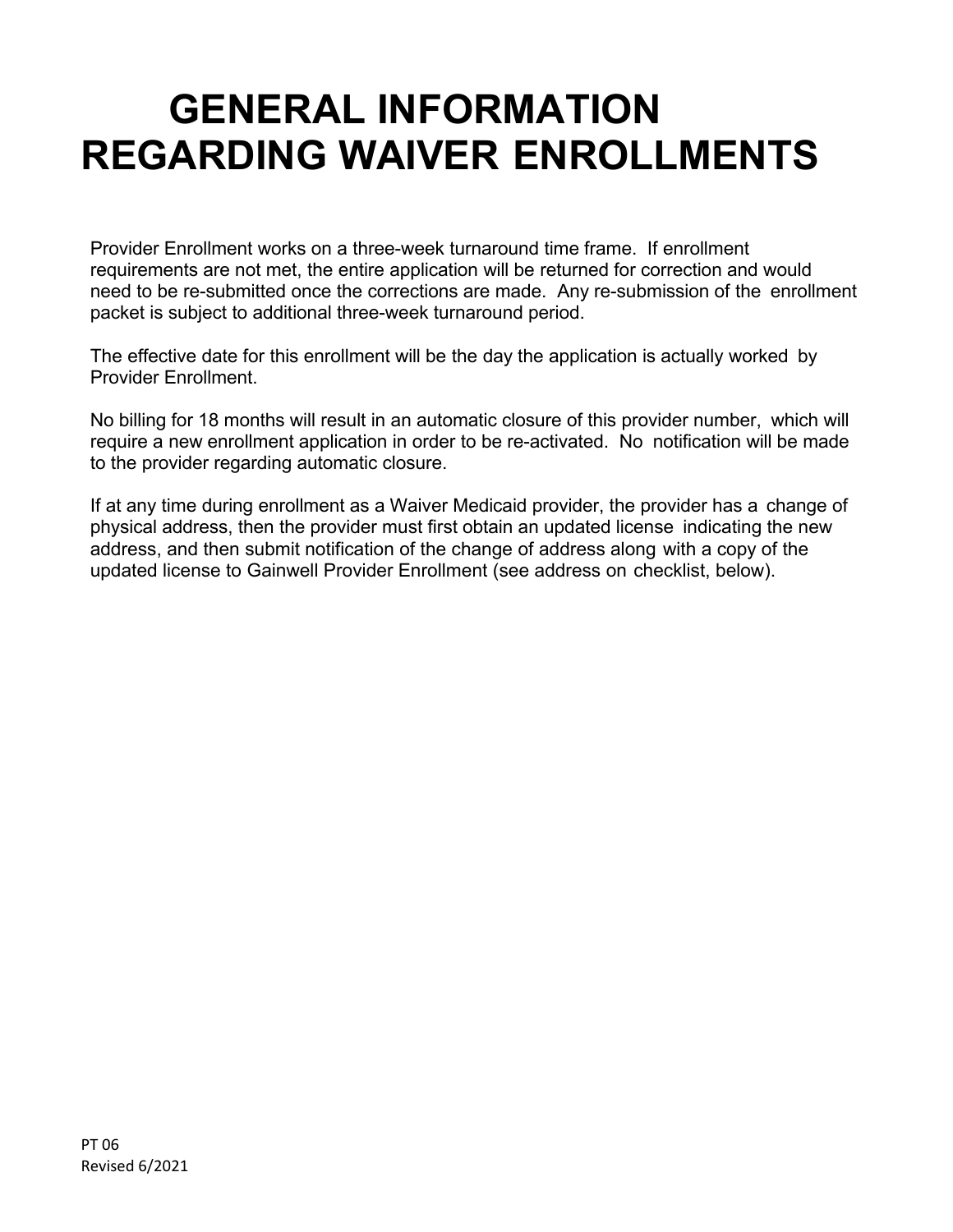# **ATTENTION!! Waiver service providers are required to comply with all requirements contained in:**

# **1. The provider manuals located at:**

**[https://www.lamedicaid.com/Provweb1/Providermanuals/Provider](https://www.lamedicaid.com/Provweb1/Providermanuals/ProviderManuals.htm) [Manuals.htm](https://www.lamedicaid.com/Provweb1/Providermanuals/ProviderManuals.htm)**

## **And 2. The information located on the LDH/OCDD website at**

**<http://new.dhh.louisiana.gov/index.cfm/subhome/11/n/8>**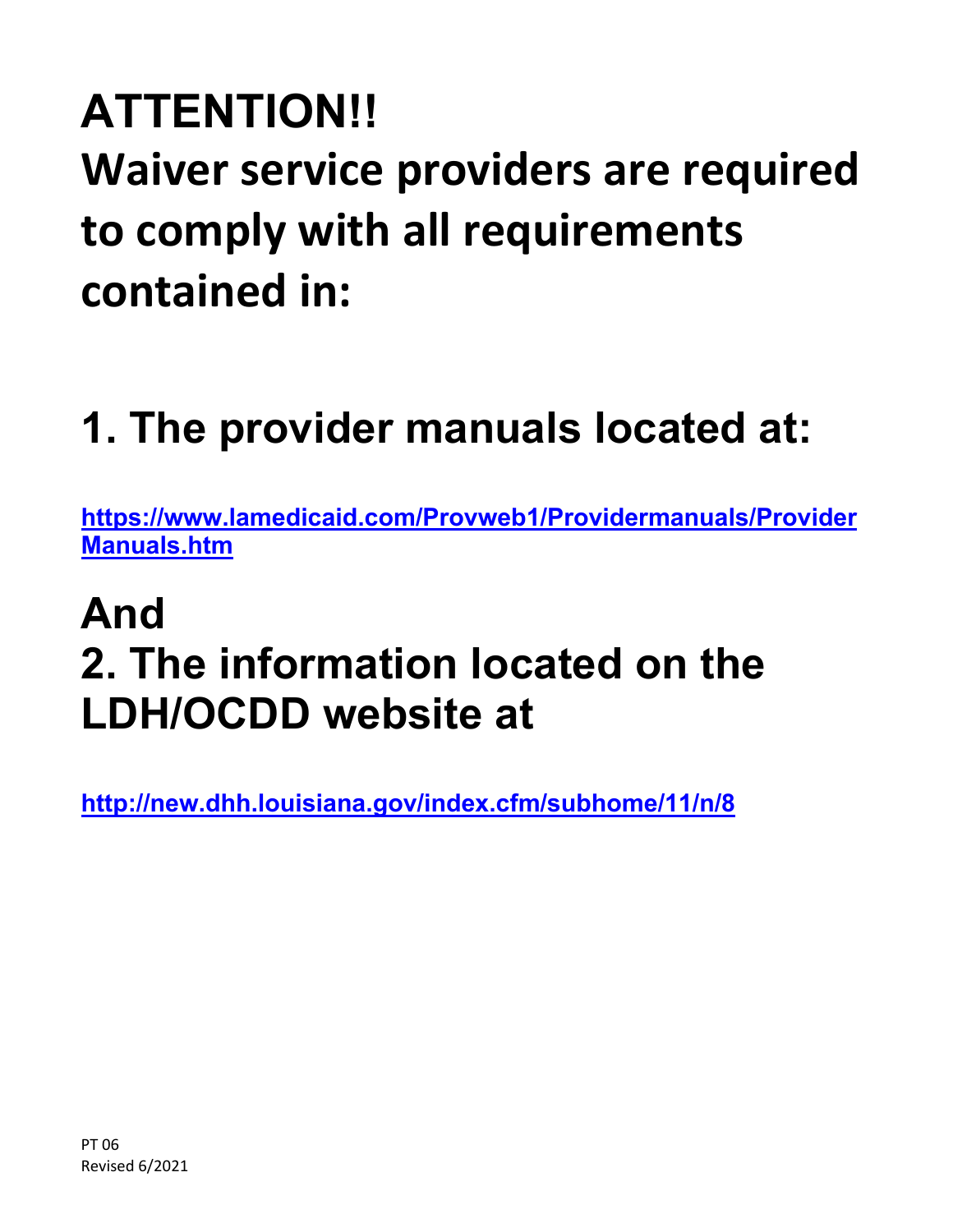#### **CHECKLIST OF FORMS TO BE SUBMITTED For NOW Professional Waiver Services Program**

The following checklist shows all documents that must be submitted to the Gainwell Provider Enrollment Unit in order to enroll in the Louisiana Medicaid Program as an Individual NOW Professional provider:

| Completed | Document Name                                                                                                                                                                                                                                                                                                                                                                                                       |
|-----------|---------------------------------------------------------------------------------------------------------------------------------------------------------------------------------------------------------------------------------------------------------------------------------------------------------------------------------------------------------------------------------------------------------------------|
| $***$     | The NOW Professional Waiver Services Provider Enrollment Form (NOW-1).                                                                                                                                                                                                                                                                                                                                              |
| $***$     | Louisiana Medicaid Ownership Disclosure Information Forms for Individual. (Only the Disclosure of<br>2.<br>Ownership portion of this enrollment packet can be done online by choosing Option 1.)                                                                                                                                                                                                                    |
|           | Option 1 (preferred): Provider Ownership Enrollment Web Application. Go to www.lamedicaid.com and<br>click on the Provider Enrollment link on the left sidebar. After entering ownership information online, the<br>user is prompted to print the Summary Report; the authorized agent must sign page 3 of the Summary<br>Report and include both pages 2 and 3 with the other documents in this checklist.<br>-or- |
|           | <b>Option 2</b> (not recommended): If you choose not to use the Provider Ownership Enrollment web<br>application, then submit the hardcopy Louisiana Medicaid Ownership Disclosure Information Forms for<br>Individual.                                                                                                                                                                                             |
|           | Printout of online medical license verification from the governing license board of your profession. This<br>3.<br>verification must contain the license numbers, the effective date of issuance, and the current status of the<br>license. A temporary permit is only good until the expiration date.                                                                                                              |
| $***$     | Completed Link/Unlink and Working Relationship Form.<br>4.                                                                                                                                                                                                                                                                                                                                                          |
|           | To report -Specialtyll for this provider type on Section A of the PE-50, please use Code 4R (Registered<br>5.<br>Dietician), 4D (Psychologist), 4E (Social Worker).                                                                                                                                                                                                                                                 |

\*\*

Forms are included here.

*PLEASE USE THIS CHECKLIST TO ENSURE THAT ALL REQUIRED ITEMS ARE SUBMITTED WITH YOUR APPLICATION FOR ENROLLMENT. ATTACHED FORMS MUST BE SUBMITTED AS ORIGINALS WITH ORIGINAL SIGNATURES (NO STAMPED SIGNATURES OR INITIALS)*

> **Please submit all required documentation to: Gainwell - Provider Enrollment Unit PO Box 80159 Baton Rouge, LA 70898-0159**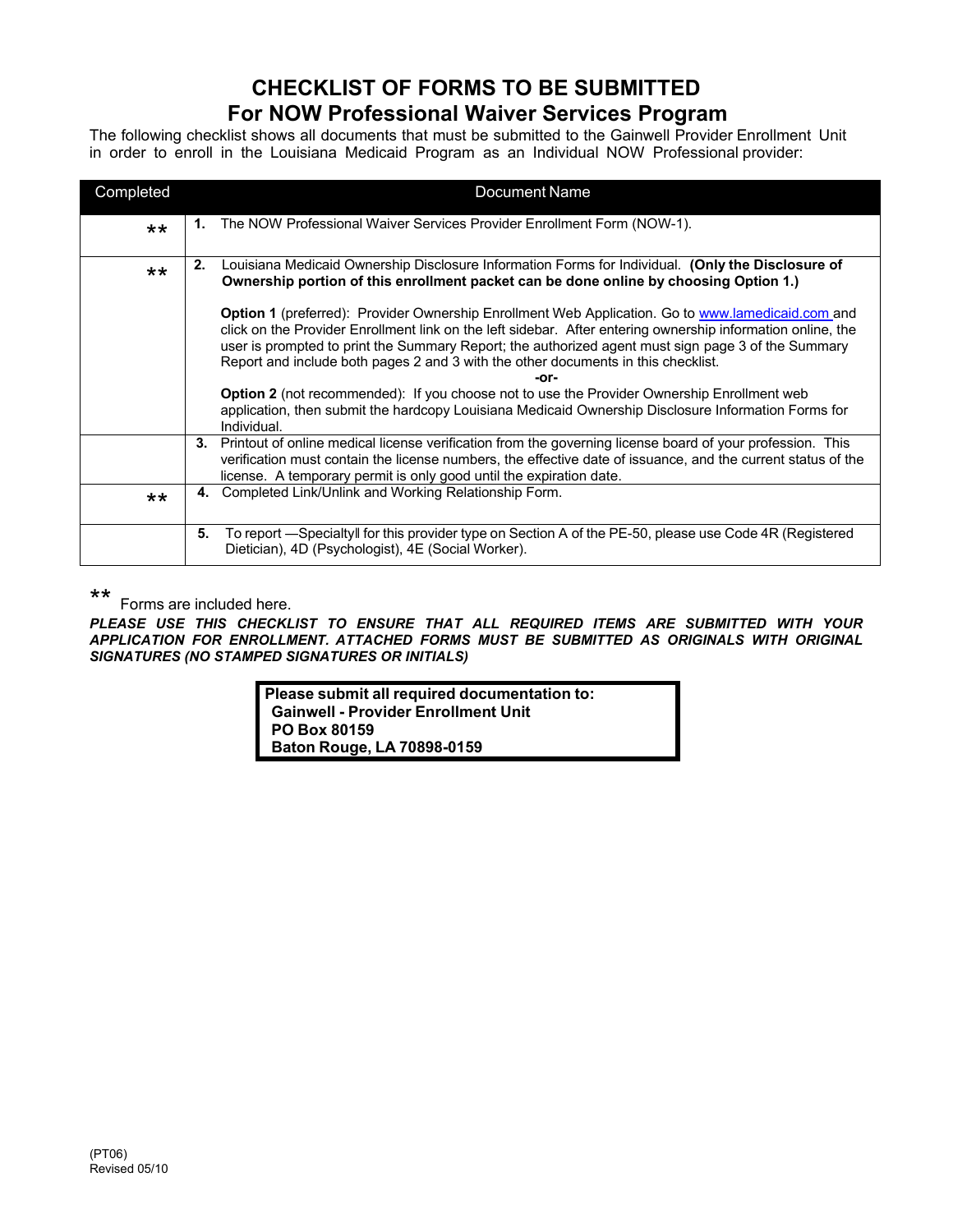### Louisiana's Medicaid Program NOW PROFESSIONAL WAIVER SERVICES

| <b>Provider Number:</b><br>(Leave Blank If Applying For New Number)                                                                                                                                                                                                                                                                                                                                                                                                                                                                                                           | I 1 J V V I I 1 I V JI LOUIUI 17 IL V V / I V LI I V LI I V IULU |               |  |  |  |             |                       |  |  |  |  |  |  |
|-------------------------------------------------------------------------------------------------------------------------------------------------------------------------------------------------------------------------------------------------------------------------------------------------------------------------------------------------------------------------------------------------------------------------------------------------------------------------------------------------------------------------------------------------------------------------------|------------------------------------------------------------------|---------------|--|--|--|-------------|-----------------------|--|--|--|--|--|--|
| Individual Provider Name:                                                                                                                                                                                                                                                                                                                                                                                                                                                                                                                                                     |                                                                  |               |  |  |  |             |                       |  |  |  |  |  |  |
| National Provider Identifier:                                                                                                                                                                                                                                                                                                                                                                                                                                                                                                                                                 |                                                                  |               |  |  |  |             |                       |  |  |  |  |  |  |
| <b>Provider Street Address:</b>                                                                                                                                                                                                                                                                                                                                                                                                                                                                                                                                               |                                                                  |               |  |  |  |             |                       |  |  |  |  |  |  |
| Provider City:                                                                                                                                                                                                                                                                                                                                                                                                                                                                                                                                                                |                                                                  |               |  |  |  |             |                       |  |  |  |  |  |  |
| Provider State:                                                                                                                                                                                                                                                                                                                                                                                                                                                                                                                                                               |                                                                  | Provider Zip: |  |  |  |             |                       |  |  |  |  |  |  |
| Provider Phone Number:                                                                                                                                                                                                                                                                                                                                                                                                                                                                                                                                                        |                                                                  |               |  |  |  | Fax Number: |                       |  |  |  |  |  |  |
|                                                                                                                                                                                                                                                                                                                                                                                                                                                                                                                                                                               | Social Security Number:                                          |               |  |  |  |             |                       |  |  |  |  |  |  |
| Professional License Number:<br>(attach copy of license)                                                                                                                                                                                                                                                                                                                                                                                                                                                                                                                      |                                                                  |               |  |  |  |             |                       |  |  |  |  |  |  |
| Specialty<br>(refer to attached lists):                                                                                                                                                                                                                                                                                                                                                                                                                                                                                                                                       | Registered Dietician (4R) Psychologist (4D) Social Worker (4E) D |               |  |  |  |             |                       |  |  |  |  |  |  |
| Requested Effective Date:                                                                                                                                                                                                                                                                                                                                                                                                                                                                                                                                                     |                                                                  |               |  |  |  |             |                       |  |  |  |  |  |  |
| Provider Signature:                                                                                                                                                                                                                                                                                                                                                                                                                                                                                                                                                           |                                                                  |               |  |  |  |             | Date of<br>Signature: |  |  |  |  |  |  |
| <b>PROVIDER VERIFICATION FOR DELIVERY OF NOW WAIVER SERVICES</b>                                                                                                                                                                                                                                                                                                                                                                                                                                                                                                              |                                                                  |               |  |  |  |             |                       |  |  |  |  |  |  |
| I hereby certify under oath that all statements I have made on this application and the attachments thereto are<br>true and correct. I affirm I have a minimum of one-year post-licensure experience in my field of expertise and I<br>hold a current Louisiana License for the Professional Type indicated:<br>Registered Dietician (4R) $\Box$<br>Psychologist (4D) $\Box$<br>Social Worker (4E) $\Box$                                                                                                                                                                     |                                                                  |               |  |  |  |             |                       |  |  |  |  |  |  |
| <b>PROVIDER VERIFICATION FOR CONSULTATION SERVICE FOR NOW WAIVER PROGRAM</b>                                                                                                                                                                                                                                                                                                                                                                                                                                                                                                  |                                                                  |               |  |  |  |             |                       |  |  |  |  |  |  |
| I hereby certify under oath that all statements I have made on this application and the attachments thereto are<br>true and correct. I affirm I have a minimum of one-year post-licensure experience in my field of expertise and I<br>hold a current Louisiana License for the Professional Type indicated:<br>Registered Dietician (4R) $\Box$<br>Psychologist (4D) $\Box$<br>Social Worker (4E) $\Box$<br>I hereby certify that all information is true and that I have a minimum of one-year experience in my field<br>of expertise and hold a current Louisiana License. |                                                                  |               |  |  |  |             |                       |  |  |  |  |  |  |
| <b>Print Individual Provider's Name</b><br><b>Individual Provider's Signature</b><br><b>Date</b><br>Please submit all required documentation to:                                                                                                                                                                                                                                                                                                                                                                                                                              |                                                                  |               |  |  |  |             |                       |  |  |  |  |  |  |

**Please submit all required documentation to: Gainwell - Provider Enrollment Unit PO Box 80159 Baton Rouge, LA 70898-0159**